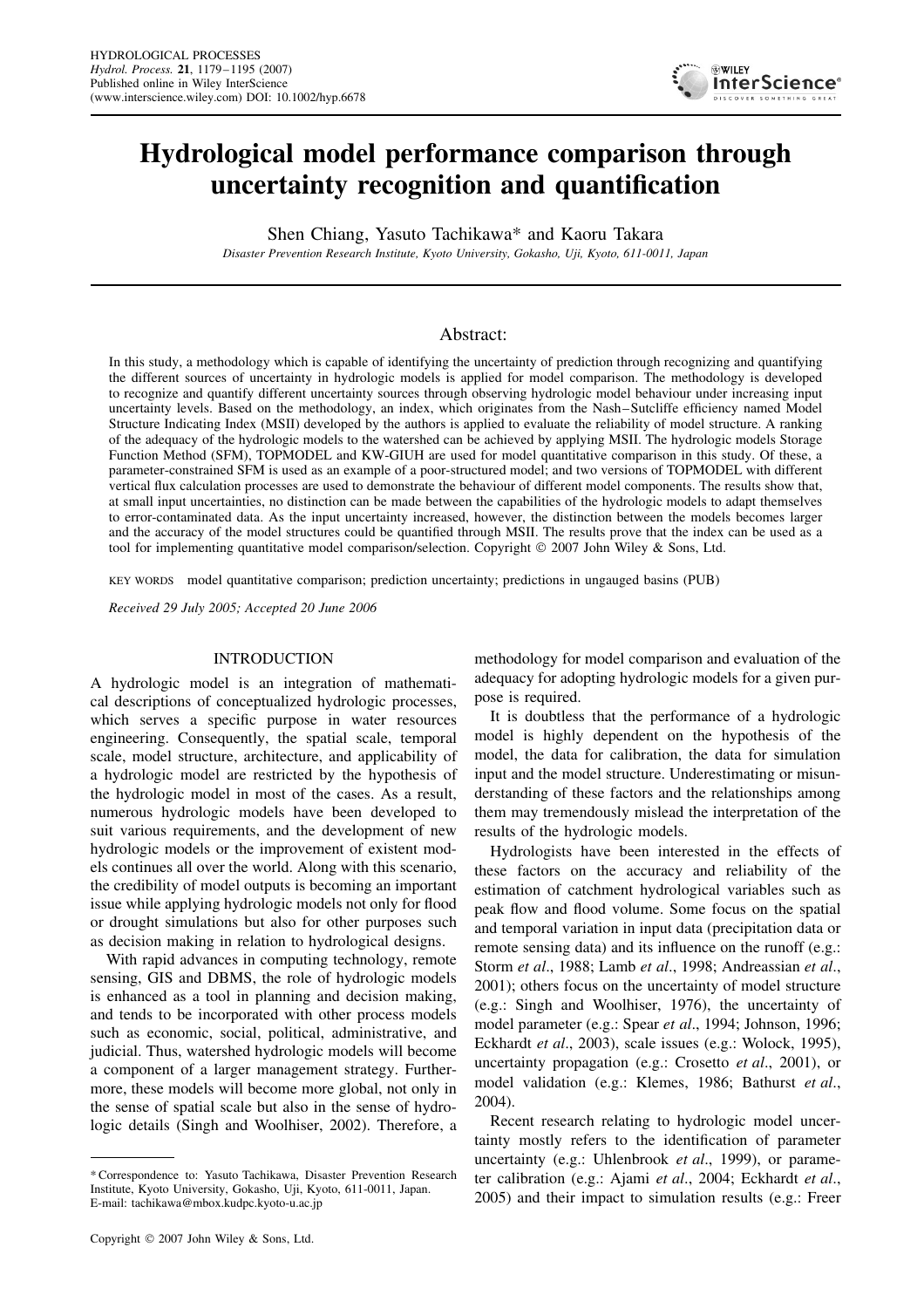*et al*., 1996; Kuczera and Parent, 1998). Many methodologies have also been proposed to identify and analyse the uncertainty of hydrologic simulation, such as BATEA (Kuczera and Franks, 2002), DYNIA (Wagener *et al*., 2003), GLUE (Freer *et al*., 1996), NLFIT (Kuczera, 1983a,b; Kuczera and Parent, 1998; Kuczera, 2004) etc. Among those, the Generalized Likelihood Uncertainty Estimation (GLUE) methodology offers a path of identifying parameter uncertainty. Nevertheless, parameter equifinality became the conclusion of GLUE; uncertainty related to input data and other factors are excluded. These uncertainties could also be included in GLUE but this has not normally been done (Beven, 2001). The uncertainty related studies give hydrologists the knowledge about the way in which uncertainty factors impact on the hydrologic models through observing the way models respond to them. A methodology or strategy for hydrologic model comparisons can be viewed as an application and extension of such knowledge.

The World Meteorological Organization (WMO) sponsored three studies intercomparing watershed hydrologic models. The first study (WMO, 1975) dealt with conceptual models used in hydrologic forecasting. The second study (WMO, 1986) dealt with an intercomparison of models that simulate flow rates, including snowmelt. The third study (WMO, 1992) dealt with models for forecasting streamflow in real time (Singh and Woolhiser, 2002). Another joint effort of model intercomparison is the Distributed Model Intercomparison Project (DMIP), which was held by the Hydrology Laboratory (HL) of the US NOAA's (National Oceanic & Atmospheric Administration) National Weather Services (NWS). One of the major goals of DMIP was to understand the capabilities of existing distributed modelling methods and identify promising directions for future research and development (Reed *et al*., 2004). For lumped hydrologic models, Perrin *et al*. (2001) made an extensive comparative performance assessment of the structures of 19 daily lumped models by modelling 429 catchments located in France, the United States, Australia, the Ivory Coast, and Brazil.

It should be noted that the majority of the studies mentioned above were based on model performance, in which the model response surface was generated by giving forcing input data (precipitation, temperature, etc.) and evaluated by comparing the output with the observed watershed response data with unknown precision. Subsequently, the credibility of the results of model comparison is questionable. Available literature shows that the sensitivity or performance of a particular model is related to the spatial or temporal variability of input data, and not the sensitivity or performance of the actual basin. As a result, model assessment is a tricky exercise and the conclusions from such experiments generally depend on the methodology of the comparisons and the characteristics of the test catchment (Perrin *et al*., 2001).

Almost all hydrologic models are being used under an unknown magnitude of input uncertainty. There are numerous studies related to the uncertainty of hydrologic model and model comparison, a fact, that is, seldom

discussed. It is certain that input errors/uncertainties propagate and persist in hydrologic models, and corrupt the parameter estimation processes. The capability of a hydrologic model to regenerate the watershed response series from input data containing errors of a known magnitude is highly related to the model structure. Thus, the evaluation of the model performance–not only the model simulation outcomes but also outcomes during calibration–to different input data errors leads to a better understanding of the efficiency of the hydrologic model's structure.

Based on this idea, a methodology was developed to recognize and quantify the predicting uncertainty from a given input uncertainty to perform a hydrologic model quantitative comparison (Chiang *et al*., 2005). A ranking of the adequacy of hydrologic models can be achieved by observing model behaviours under increasing input uncertainty. In practice, firstly, the Monte-Carlo simulation method is applied to add a bias item to the model input data series (rainfall), then rainfall realizations, parameter space, and model outcomes (outflow discharge) under different bias levels are acquired. Secondly, by examining the relationship between model simulation outcomes, calibration outcomes and observed watershed response series (discharge), an uncertainty structure can be recognized. Finally, model structure uncertainties caused by input data uncertainty are recognized and quantified through an index originating from the Nash–Sutcliffe efficiency called Model Structure Indicating Index (MSII), which is used as an instrument for implementing model quantitative comparison/selection.

Three hydrologic model bases are used for model quantitative comparison in this study. These are Storage Function Method (SFM) (Kimura, 1961), TOPMODEL (Beven and Kirkby, 1979) and KW-GIUH (Lee and Yen, 1997). Within these, a parameter-constrained SFM is used as an example of a poorly structured model, and two versions of TOPMODEL with different vertical flux calculation processes are used to demonstrate the behaviour of a different model component. The results show that within a small magnitude of input uncertainty, there are no apparent distinctions between the capabilities of the different hydrologic models to adapt themselves to the error-contaminated data. With increasing input uncertainty, however, the difference becomes larger and can be quantified by the index MSII, with a larger value of MSII indicating a poorly structured model. Finally, the different behaviours of the different hydrologic models under differing levels of input uncertainty are discussed by means of the model structure and catchment characteristics.

# UNCERTAINTY QUANTIFICATION IN HYDROLOGIC MODELS

The performance of hydrologic models is profoundly affected by sources of uncertainty. In brief, these sources in hydrologic modelling are the observed data, the data used for model calibration, and the model structure.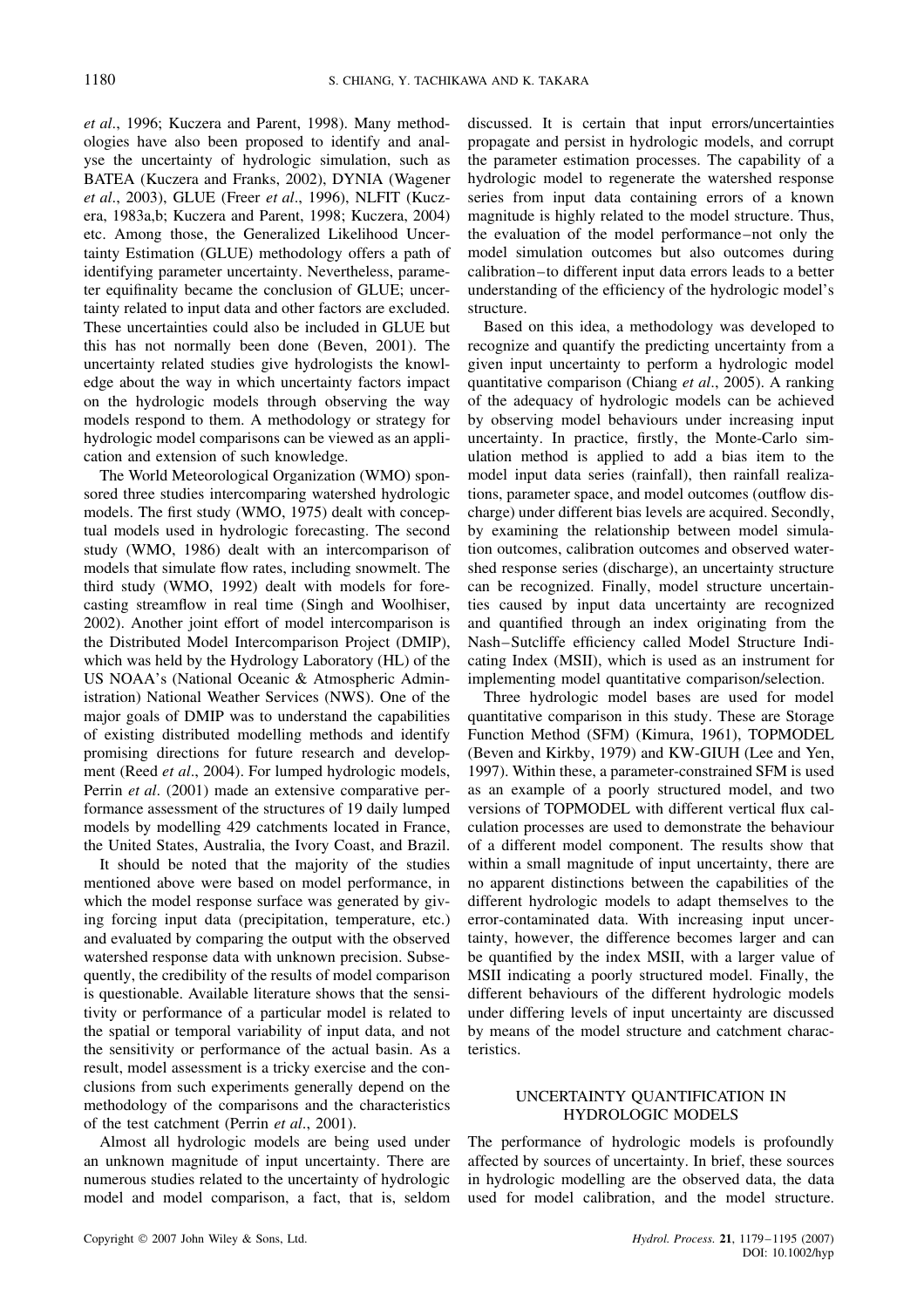

Figure 1. Schematic diagram of the uncertainty structure defined in the study.  $Q_o$ : observed discharge;  $Q_b$ : a model outcome with the best-fitted parameter set;  $Q_e$ : a model outcome with a parameter set within the whole parameter space.  $\varepsilon_{SUI}$ ,  $\varepsilon_{EUI}$  and  $\varepsilon_{III}$  are used to acquire system uncertainty, entire uncertainty and inherent uncertainty respectively

Data uncertainty is the most influential and contaminates other sources of uncertainty. Underestimating or misunderstanding these sources of uncertainty and the interrelation between them may mislead the interpretation of the results of the hydrologic models. In this section, prediction uncertainty sourced from the three kinds of sources mentioned previously is classified into four categories: system uncertainty, entire uncertainty, inherent uncertainty, and structure uncertainty. Figure 1 depicts a schematic diagram of the uncertainty structures. In Figure 1,  $\varepsilon_{SU}$ ,  $\varepsilon_{EU}$  and  $\varepsilon_{IU}$  represent the differences in hydrographs among those observed, estimated with a parameter set in the parameter space, and estimated with the best-fitted parameter set. The system uncertainty, entire uncertainty and inherent uncertainty are evaluated using  $\varepsilon_{SU}$ ,  $\varepsilon_{EU}$  and  $\varepsilon_{IU}$  in terms of Nash–Sutcliffe efficiency. The definition and the procedure of recognizing and quantifying the uncertainties are described in the subsequent text.

#### *System uncertainty*

A hydrologic model is an approximation of the real phenomena based on the hydrologic cycle, still it is vital to stress that there always exits a discrepancy between model outcome and observed data, no matter how precise the model is and how perfect the model is calibrated. This is due to the model's predicting limitation associated with the hypothesis and architecture of the model, termed the system uncertainty in this study.

The system uncertainty can be recognized by evaluating the discrepancies between the observed watershed response series and the model outcome during the process of model parameter calibration. The discrepancy is supposed to be the minor value by comparison to the model outcome by using different periods for the forcing input data. It has often been observed that the goodnessof-fit between observed data and estimated data during calibration is better than that in validation, not to mention in implementation. Given this fact, the uncertainty occurring here denotes the predicting limitation of the model, since this is the best performance that a model can achieve. In agreement with this definition, it is clear that the uncertainty comes from the process of calibration. The uncertainty source is the calibration data. The

index for quantifying the system uncertainty is defined as:

$$
SU = 1 - \frac{\sqrt{\sum_{i=1}^{n} (Q_{o_i} - Q_{b_i})^2}}{\sqrt{\sum_{i=1}^{n} (Q_{o_i} - \overline{Q}_{o})^2}}
$$
(1)

where  $Q_0$  and  $Q_b$  indicate the observed watershed response series and model outcome by using the bestfit parameter set,  $n$  is the time step of the time series, and  $\overline{Q}_o$  denotes the time average of the whole observed watershed response series. *SU* elucidates the performance of the best-fitted simulated outcomes.

This is a measure of the model performance during calibration, denoting the predictive capability of a hydrologic model. It has been demonstrated that the model performance against independent data not used for calibration is generally poorer than the performance achieved in the calibration situation (Refsgaard and Henriksen, 2004). As a result, the system uncertainty is less than the entire uncertainty, which is described next.

## *Entire uncertainty*

After calibrating the model parameter, the calibrated parameter space reflects its variance through the model structure and propagates through to the response surface. This uncertainty can be recognized by examining the discrepancy between the observed watershed response data and the model outcome by using input data and parameter sets in the calibrated parameter space. This is the method used by most of the current research dealing with parameter sensitivity. This uncertainty is defined as the entire uncertainty in this study, since, actually, this is the utmost uncertainty a model could have under existing input uncertainty. The index for quantifying the entire uncertainty is:

$$
EU = 1 - \frac{\sqrt{\sum_{i=1}^{n} (Q_{o_i} - Q_{e_i})^2}}{\sqrt{\sum_{i=1}^{n} (Q_{o_i} - \overline{Q}_{o})^2}}
$$
(2)

where  $Q_e$  is the model outcomes acquired by using a parameter set within the whole parameter space and entire rainfall realizations.

### *Inherent uncertainty*

The inherent uncertainty represents the variability of the parameter space, which is determined according to the input uncertainty. This can be examined by analysing the discrepancy between model outcomes using parameter values within parameter space and the outcome with the best-fit parameter set. Observed data is not used here, which indicates that the consistency of the model outcomes generated from the parameter set can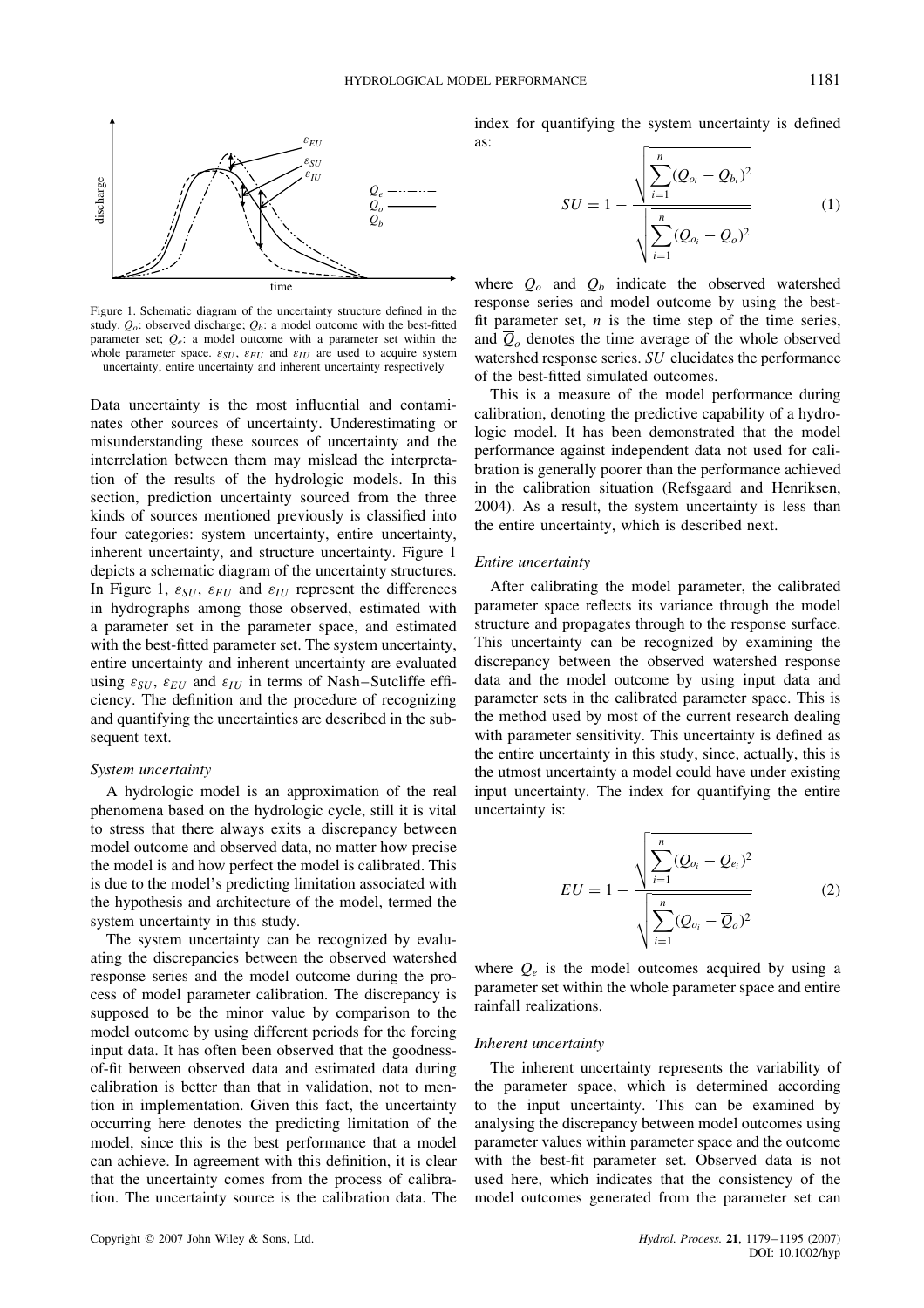be observed. The index for quantifying the inherent uncertainty is defined as:

$$
IU = 1 - \frac{\sqrt{\sum_{i=1}^{n} (Q_{b_i} - Q_{e_i})^2}}{\sqrt{\sum_{i=1}^{n} (Q_{b_i} - \overline{Q}_b)^2}}
$$
(3)

where  $Q_e$  is calculated with a possible parameter set identified by other calibrated model outcomes, thus, the discrepancy between  $Q_b$  and  $Q_e$  indicates the error inevitable in a model formulation. The observed watershed response data is not used here. The outcomes during calibration are used as criteria to be compared with other outcomes, which are generated by other parameter sets using rainfall realization with the same noise variance as forcing input data.

# *Structure uncertainty–model structure indication index (MSII)*

In order to implement a dynamic view of the hydrologic model's behaviour, the relationship among the system uncertainty, the entire uncertainty, and the inherent uncertainty caused by input data uncertainty is used to formulate a MSII (Chiang *et al*., 2005) defined as:

$$
MSII = \frac{IU - EU}{SU} \tag{4}
$$

The difference between the entire and the inherent uncertainty is used as the numerator in the equation, while the system uncertainty is used as a denominator. The numerator is expected to be a smaller value when the model is more accurately reproducing the watershed response series. It is a measure of the possibility of a model adapting itself to the input uncertainty. The larger the magnitude the poorer the possibility of the model adapting itself to the error-contaminated input data. This indicates that the calibrated parameter space lacks the capability to drive the model to accurately reproduce the watershed response because of an insufficient structure of the hydrologic model.

The numerator of the MSII shows a measure of the adaptiveness of a hydrologic model to the errorcontaminated input data, while the denominator of MSII indicates the effectiveness of the model calibration results and the predictive capability of the model. This enables the MSII to reflect how well the calibration scheme functions. The index interprets the variance caused by calibration process and model structure in a dimensionless form. During the implementation of model evaluation, a system uncertainty of less than zero is excluded from the calculation of MSII for its insignificance. Hence the smaller value of the MSII represents better model structure, and the range of MSII is:  $0 \leq MSII < \infty$ .

## *The logic behind uncertainty recognition and quantification*

All hydrologic models are being manipulated under an unknown magnitude of input uncertainty. In this study,



Figure 2. Modelling Process (quoted and modified from Sargent, 1999)

a good hydrologic model is assumed and expected to be capable of assimilating the input uncertainty and simulating the watershed behaviour to a certain level of precision. The methodology applied herein is designed to test the stability of the predictive capability possessed by a hydrologic model under a certain magnitude of input uncertainty. The idea can be clarified through considering a simplified modelling procedure, depicted in Figure 2, which has been modified according to Sargent (1999).

In Figure 2, the problem entity is the system to be modelled; the conceptual model is the mathematical representation of the problem entity developed for a particular study; and the computerized model is the conceptual model implemented on a computer. The conceptual model is developed through an analysis and modelling phase; the computerized model is developed through a computer programming and implementation phase, and inferences about the problem entity are obtained by conducting computer experiments on the computerized model in the experimentation phase. The conceptual model validity is defined as determining that the theories and assumptions underlying the conceptual model are correct and that the model representation of the problem entity is 'reasonable' for the intended purpose of the model. Computerized model verification is defined as ensuring that the computer programming and implementation of the conceptual model is correct. Operational validity is defined as determining that the model's output behaviour has sufficient accuracy for the model's intended purpose over the domain of the model's intended applicability. Data validity is defined as ensuring that the data necessary for model building, model evaluation and testing, and conducting the model experiments to solve the problem are adequate and correct (Sargent, 1999).

Input data uncertainty makes data validity difficult to perform. Since there is no way to assure the accuracy of the data used for model calibration, the subsequent result is that the best calibrated parameter set may or may not equal to the 'effective value' which will make a hydrologic model work properly. A feasible alternative is to know that within a certain level of input uncertainty,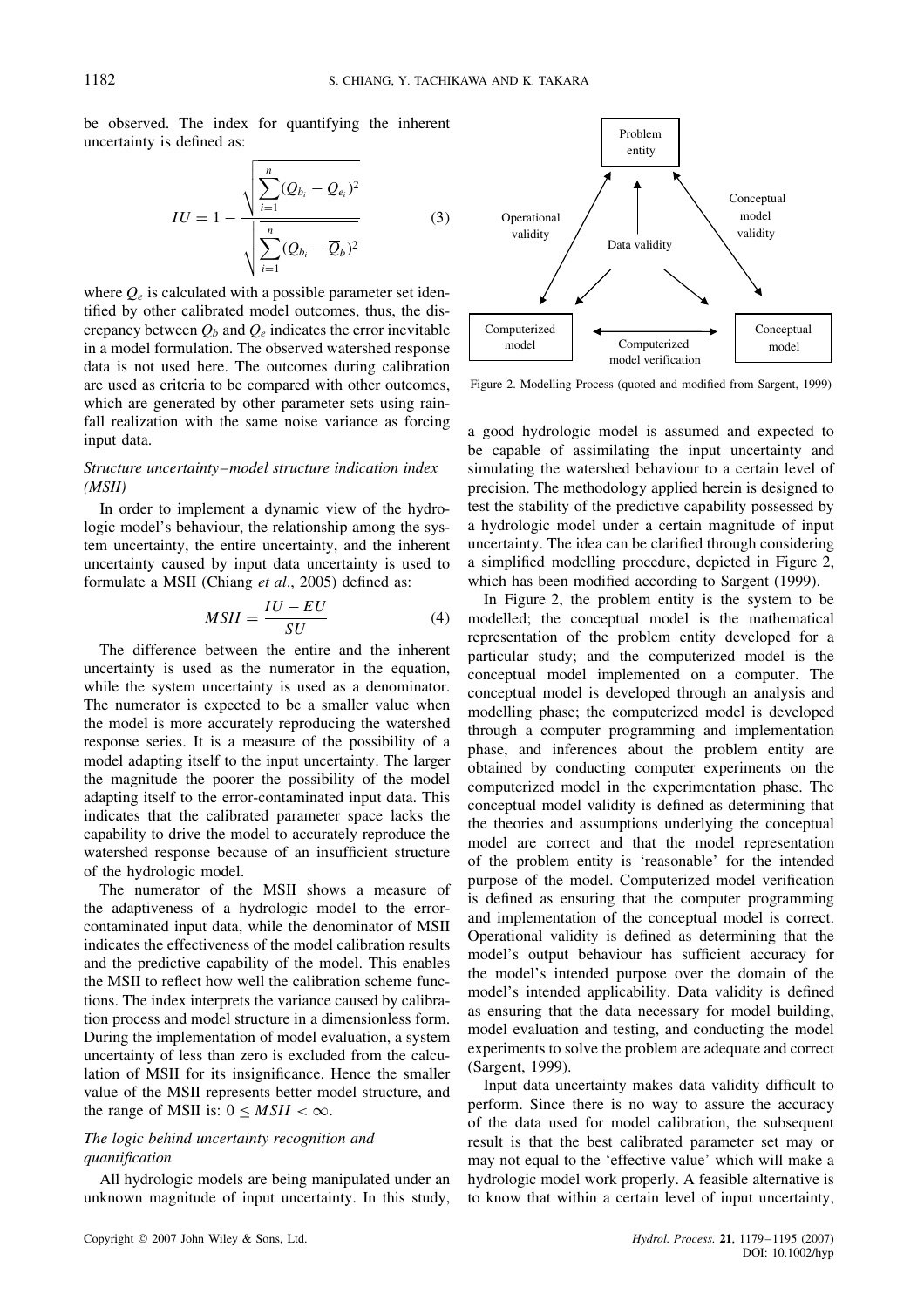

Figure 3. Schematic diagram of the uncertainty acquisition process

there is a possibility that a hydrologic model is still capable of regenerating true watershed characteristics. In this sense, both model calibration processes and the error propagation scheme induced by the model structure must be taken into consideration.

Figure 3 depicts the schematic diagram of the methodology proposed in this study. The bias item located at the centre of the structure dominates the whole uncertainty propagation scheme. If the focus is only on the effect of changing the bias item on the model outcome, referred to as entire uncertainty in this study, it can be seen as a sensitivity analysis of input data error; the system uncertainty indicates the predictive capability of the model under input uncertainty. The distance between system uncertainty and entire uncertainty represents the accuracy of the calibrated parameter sets, which can be referred to as a measure of model divergence, a term proposed by Sage and Melsa (1971).

Inherent uncertainty represents the variability of the parameter sets generated from specified input uncertainty levels. The distance between inherent uncertainty and entire uncertainty indicates the capability of a model to adapt itself to the specified input uncertainty, which is dominated by the model structure. The quantified and categorized uncertainty: system uncertainty, entire uncertainty and inherent uncertainty, are integrated into MSII, which enables the evaluation of how well the model structure behaves under a certain magnitude of input uncertainty.

# ALGORITHM AND DATA APPLIED FOR UNCERTAINTY IDENTIFICATION

The methodology to generate the system uncertainty, entire uncertainty, inherent uncertainty and MSII is described in the subsequent text, and is detailed in Figure 4.

Instead of sampling the parameter space directly like GLUE, the study here generates the parameter set space

by introducing a noise item into the input data with a probability distribution specified by using the Monte Carlo method.

- 1. For each different level of input uncertainty, a Monte Carlo simulation is applied to sample many rainfall realizations according to a real recorded event by adding a noise item to it. Here normal distribution with a mean of zero and a standard deviation equal to the input uncertainty  $(1.0-9.0 \text{ mm/h})$  is used to acquire model parameter spaces and outcomes under different levels of input uncertainty. Here, 100 rainfall realizations are generated for each level of input uncertainty.
- 2. Using the least square sum of errors, 100 parameter sets are determined for each level of input uncertainty. For each specified input uncertainty, 10 000 model outcomes were derived from the combination of 100 rainfall series realizations and 100 parameter sets through the model calibrations.
- 3. For each level of input uncertainty, the system uncertainty is acquired as a mean value by examining the discrepancy between the 100 best-fit model outcomes during calibrations and the observed watershed response.
- 4. For each level of input uncertainty, the entire uncertainty is acquired as a mean value by measuring the discrepancy between the observed watershed response and 10 000 model outcomes derived from the combination of applying 100 rainfall realizations and its corresponding 100 calibrated parameter sets as inputs.
- 5. For each level of input uncertainty, the inherent uncertainty is acquired as a mean value by examining the discrepancy between the best-fit model outcome during calibration and the rest of model outcomes. In this case, for one rainfall realization time series, the mean of the discrepancy between the best fit model outcome and 99 model outcomes using the parameter sets identified for 99 other rainfall realizations is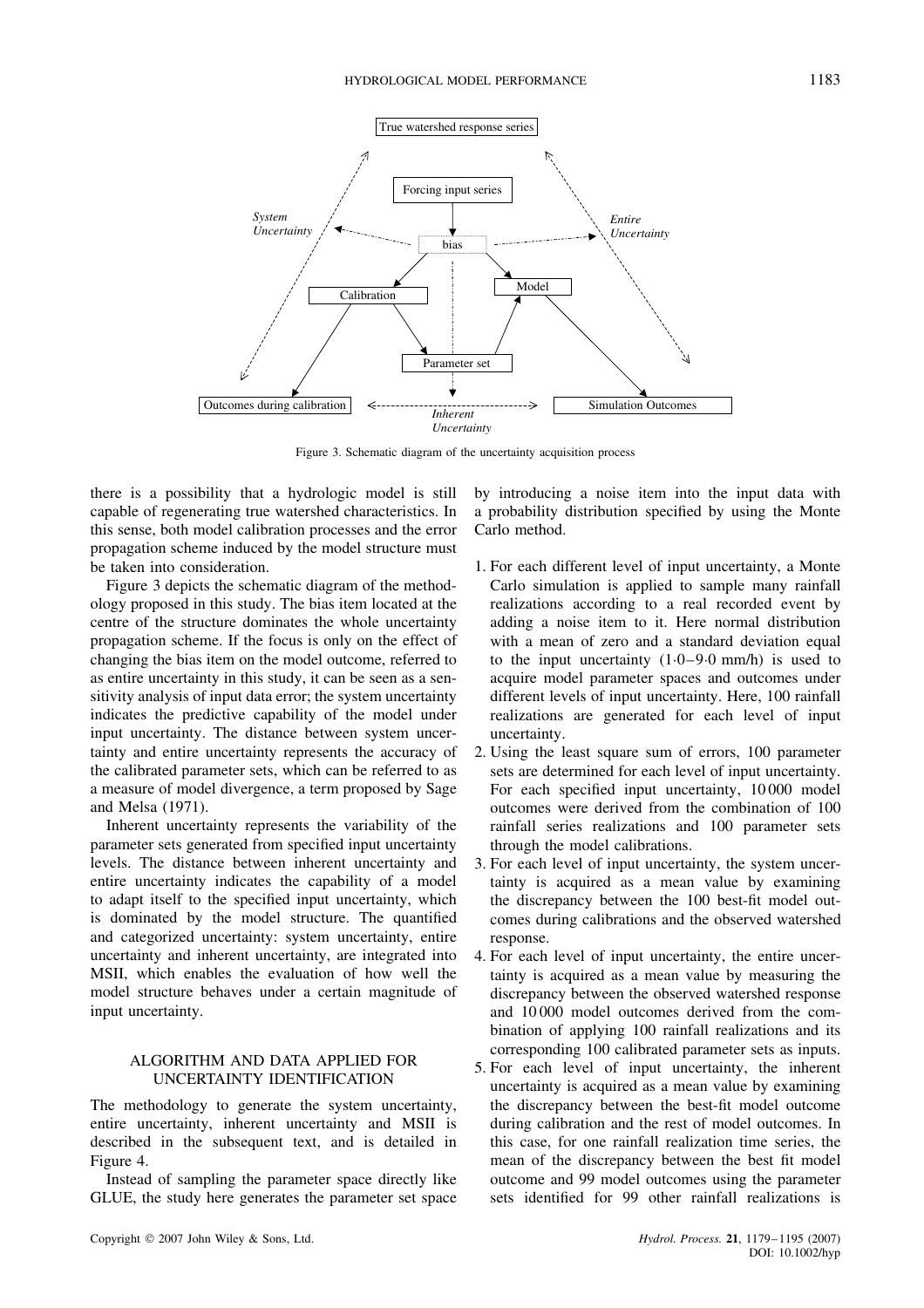For input uncertainty  $\sigma_x = 1.0, 2.0, ..., 5.0, ..., 9.0$  (unit: mm/hr)

1. Use Monte Carlo simulation to sample 100 rainfall realizations according to a real recorded event by adding noise item  $\xi_{i,n}$  on it. Where  $\xi \sim N(0, \sigma_x^2)$ , *j* represents the *j*-th realization; *n* denotes the specific time step of the simulation time series.

2. Use LSE to determine 100 parameter sets  $\theta_i$ ,  $j = 1,...,100$ , regarding to its corresponding rainfall realization.

$$
S_{LS}(\theta_j) = \min(\sum_{n=1}^{N} (Y_n - f(x_n + \xi_{j,n}, \theta_j))^2)
$$

where  $Y_n$  is the observed watershed response at specific time step n, f is the function of the model that used for calculating the model outcome,  $x_n$  is the observed watershed response at specific time step n.

3. System uncertainty  $SU_i$  is acquired using the Nash-Sutcliffe efficiency by examining the discrepancy  $\varepsilon_{\text{SIL}}$ , between the best fit model outcome during calibration and the observed watershed response.

 $\varepsilon_{\text{SU}(n)} = Y_n - f(x + \xi_{\text{U}}^T, \theta_i), j = 1, \dots, 100$ 

Mean value of  $SU<sub>i</sub>$  for 100 cases are used for uncertainty quantification.

4. Entire uncertainty  $EU_{ij}$  is acquired using the Nash-Sutcliffe efficiency by examining the discrepancy  $\varepsilon_{EUL,I}$  between observed watershed response and the model outcome with *i*-th rainfall realization and the *j*-th parameter set.

$$
\varepsilon_{\mathit{EU},i,j,n} = Y_n - f(x + \xi_{i,n}, \theta_j)
$$

$$
i = 1, \dots, 100; j = 1, \dots, 100
$$

Mean value of  $EU_{ii}$  for 10000 cases are used for uncertainty quantification.

5. Inherent uncertainty  $IU_{lk}$  is acquired using the Nash-Sutcliffe efficiency by examining the discrepancy  $\varepsilon_{\text{HJ},t,k}$  between the best fit model outcome during calibration and the rest model outcomes with the *l*-th rainfall realization and the  $k$ -th parameter set.

 $\varepsilon_{iU,l,k,n} = y_{l,n} - f(x_n + \xi_{l,n}, \theta_k), l = 1,...,100; k = 1,...,100; l \neq k$ 

where  $y_{l,n} = f(x_n + \xi_{l,n}, \theta_l)$ ,  $l = 1,...,100$ . Mean value of *IU* for 9900 cases are used for uncertainty quantification.

6. Apply Eq. (4) to acquire MSII of the Model.

End

## Figure 4. Algorithm for uncertainty recognition and quantification

acquired; the calculations are made for 100 rainfall realizations; and finally, the inherent uncertainty is obtained as the total mean value.

A Japanese basin, the Yasu river basin, located in the Shiga prefecture, is used in this study. The main stream length of the Yasu river is about 65 km and the total basin area is around  $387 \text{ km}^2$ . It is a mountainous watershed with around 55% of the watershed having a slope greater than  $0.1$ .

The methodology is applied to a selected rainfall event. The rainfall data was collected from four rainfall gauging stations inside the Yasu river basin as shown in Figure 5. The average precipitation was calculated according to the weight of each rainfall station through the Thiessen polygon method. The rainfall record of the event used here is applied for rainfall realization by adding a noise item, which is generated by using a normal distribution with a mean of zero and a specified standard deviation.



Figure 5. Yasu river basin with the main stream length of 65 km and the catchment area of 387 km<sup>2</sup>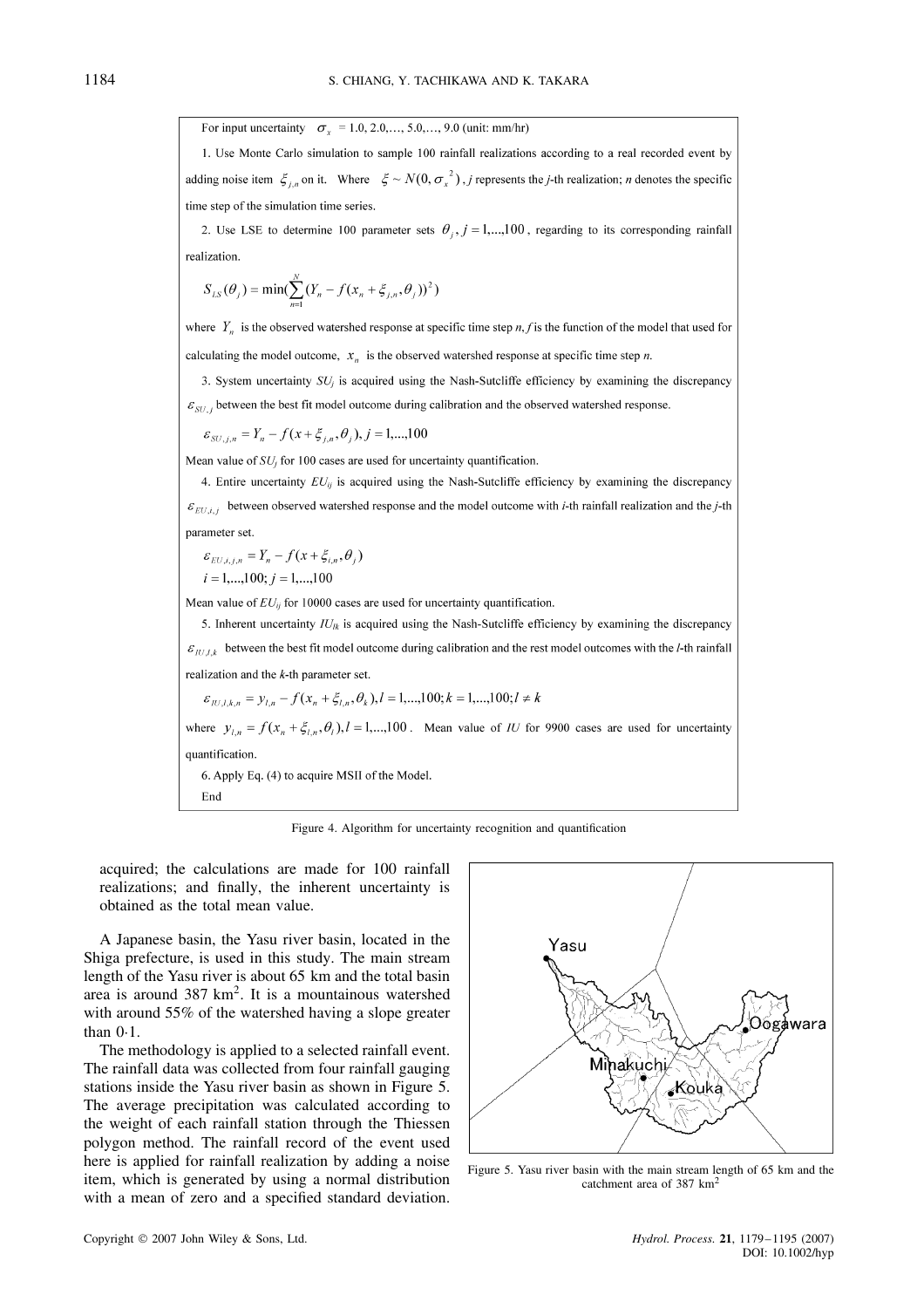The negative rainfall was modified to zero in the rainfall realization process. A more realistic input-error model can be applied in this study but the error model with a normal distribution with a mean of zero and a specified standard deviation was chosen for its simplicity and for exaggeration purposes. The water level data acquired at the Yasu gauging station is in an hourly time step. A rating curve is used for transforming water level to discharge. During the observation period, there is no artificial operation in the upstream area.

# DESCRIPTION OF THE MODELS USED FOR **COMPARISON**

Three hydrologic models are applied for model quantitative comparison. They are: SFM (Kimura, 1961), TOPDMODEL (Beven and Kirkby, 1979; Beven *et al*., 1984) and KW-GIUH (Lee and Yen, 1997). Table I summarizes the models used in the study. The brief descriptions are as follows:

## *Storage function model*

The SFM was proposed by Kimura (1961). The form of SFM is as below:

$$
\frac{ds}{dt} = r_e(t - T_l) - q, \quad S = kq^p
$$

$$
r_e = \begin{cases} f \times r, & if \sum r \le R_{SA} \\ r, & if \sum r > R_{SA} \end{cases}
$$
(5)

where S is water storage height;  $r$  is rainfall intensity;  $q$ is runoff height; t is time step; and  $T_1$  is the lag time. This model is often used for the flood runoff calculation in a basin with an area of less than five hundred square kilometers in Japan.

Parameter  $p$  is a constant, commonly the value is 0.6;  $f$  is the ratio of contribution area of the watershed, which generates outflow; and  $R_{SA}$  is the accumulated saturated rainfall. Parameter  $k$  is solved by the equation proposed by Nagai *et al*. (1982) which is:

$$
k = 2.5 \left(\frac{n}{\sqrt{i}}\right)^{0.6} A^{0.24} \tag{6}
$$

where  $n$  denotes effective roughness coefficient,  $i$  denotes average slope of the watershed, and A is catchment area. A fully functional SFM with parameter  $T_1$ , f, and  $R_{SA}$ is used.

Also, for contradistinction, a poorer-structured model with comparison to the original SFM by fixing the value of  $R_{SA}$  to 0.0 (which makes  $T_1$  became the only functional parameter of the parameter-constrained SFM), is manipulated in this study.

## *TOPMODEL*

TOPMODEL is almost 30 years old and has been the subject of numerous applications in a wide variety of catchments. The code used herein is a modified version based on the TOPMODEL 95 $\cdot$ 02 acquired from the official website of TOPMODEL (http://www.es.lancs.ac.uk/ hfdg/freeware/hfdg freeware top.htm). TOPMODEL is a set of programs for rainfall-runoff modelling in single

|                          |                                   |                               | Table I. Summary of the hydrologic models applied for model comparison |                                                 |                                                                                                |
|--------------------------|-----------------------------------|-------------------------------|------------------------------------------------------------------------|-------------------------------------------------|------------------------------------------------------------------------------------------------|
| Hydrologic model         | <b>NHS</b>                        | constrained SFM<br>Parameter- | Five-parameter TOPMODEL                                                | Six-parameter TOPMODEL                          | KW-GIUH                                                                                        |
| umped or distributed     | Lumped model                      | Lumped model                  | Semi-distributed model                                                 | Semi-distributed model                          | Lumped model                                                                                   |
| Soil moisture storage    |                                   |                               | Yes                                                                    | Yes                                             |                                                                                                |
| Channel routing          |                                   |                               |                                                                        | $\frac{1}{2}$                                   | Yes                                                                                            |
| Ground water runoff      | $\frac{1}{2}$                     | λo                            | Yes                                                                    | Yes                                             | $\frac{1}{2}$                                                                                  |
| Surface runoff           | Using time lag $\overline{N_0}$   | Using time lag                | Using time-area method                                                 | Using time-area method                          | Kinematic wave approximation                                                                   |
| Infiltration             |                                   | 2<br>S                        |                                                                        | ğ,                                              | ş                                                                                              |
| inearity                 | Non-linear                        | Non-linear                    | Non-linear                                                             | Non-linear                                      | Non-linear                                                                                     |
| vapotransportation       | ż                                 | ż                             |                                                                        | $\frac{1}{2}$                                   | $\frac{1}{2}$                                                                                  |
| surface runoff mechanism |                                   |                               | Dunne-Black                                                            | Dunne-Black                                     | Hortonian                                                                                      |
| Number of parameter      | 3: $R_{\rm sa},\, f,\, t_{\rm l}$ | $\mathbf{r}$                  | 5: szm, sr0, $T_0$ , RV, $q_o$                                         | 6: $szm$ , $srO$ , $T_0$ , $RV$ , $q_o$ , $t_d$ | and roughness coefficient for channel flow Nc<br>2: roughness coefficient for overland flow No |
|                          |                                   |                               |                                                                        |                                                 |                                                                                                |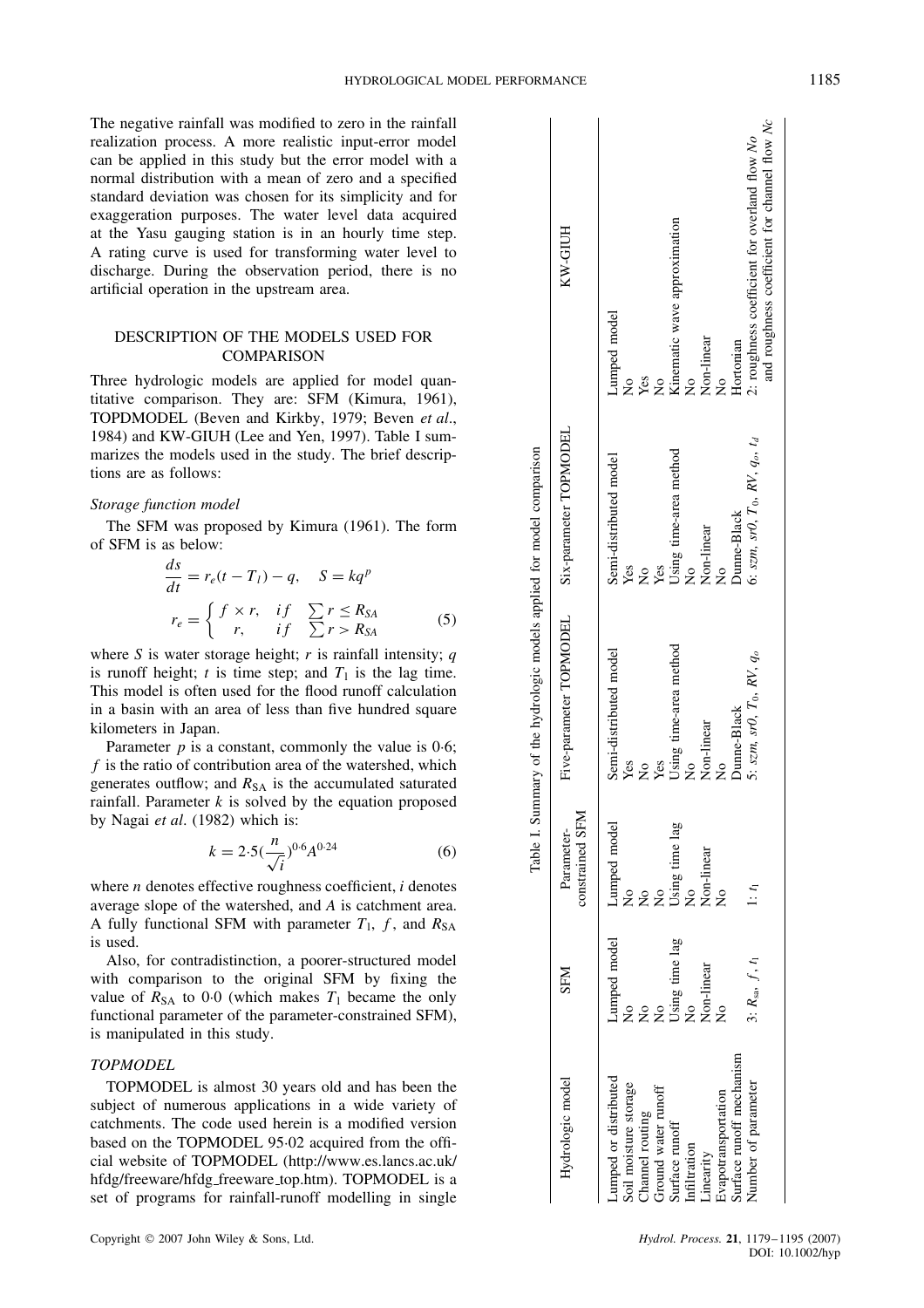or multiple subcatchments in a semi-distributed way and using raster elevation data for the catchment area. It is considered a physically based model as its parameters can be measured *in situ* (Beven and Kirkby, 1979; Beven, 1997). Subcatchment discharge is routed to the catchment outlet by using a time-area diagram with a constant velocity over the entire catchment area, a parameter that needs to be calibrated. Topographic index derivation was obtained by using DEM algorithm. The infiltration excess mechanism and the evapotransportation mechanism are not included in this study.

In TOPMODEL, there are several parameters that need to be calibrated before model validation and implementation. Basically they are:  $m$ , the decay factor which controls the rate of decline of transmissivity with increasing storage deficit;  $T<sub>o</sub>$ , the hydraulic transmissivity;  $t<sub>d</sub>$ : the time delay constant for vertical flux calculation; *RV*, the overland flow velocity;  $Q_o$ , the initial base flow; and  $S_{r0}$ , the initial root zone storage deficit, which are specified at the start of the simulation.

Inside TOPMODEL, the vertical drainage  $q_v$  from an unsaturated zone storage at any point of topographic index class  $i$  is calculated by Equation  $(7)$ :

$$
q_{v_i} = \frac{S_{uz}}{S_i t_d} \tag{7}
$$

where  $S_{uz}$  is the storage in the unsaturated zone,  $t_d$  is a time delay constant and  $S_i$  is a local storage deficit; or by Equation (8) (Beven *et al*., 1995):

$$
q_{v_i} = \alpha K_0 e^{-S_i/m} \tag{8}
$$

where  $\alpha$  is the effective vertical hydraulic gradient,  $K_0$  is the saturated conductivity at the surface, and  $m$  is a model parameter controlling the rate of decline of transmissivity with increasing storage deficit. If the value of  $\alpha$  is set to unity, thus assuming that the vertical flux is equal to the saturated hydraulic conductivity just at the water table, it is eliminated as a parameter (Beven *et al*., 1995).



Figure 6. Best-fit hydrograph simulated by each model



Figure 7. Rainfall realizations according to the recorded event. (a), (b) and (c) represent fifth and ninety-fifth percentile for each time step of the 100 rainfall realizations with the standard deviation equal to 1, 5 and 9 mm/h respectively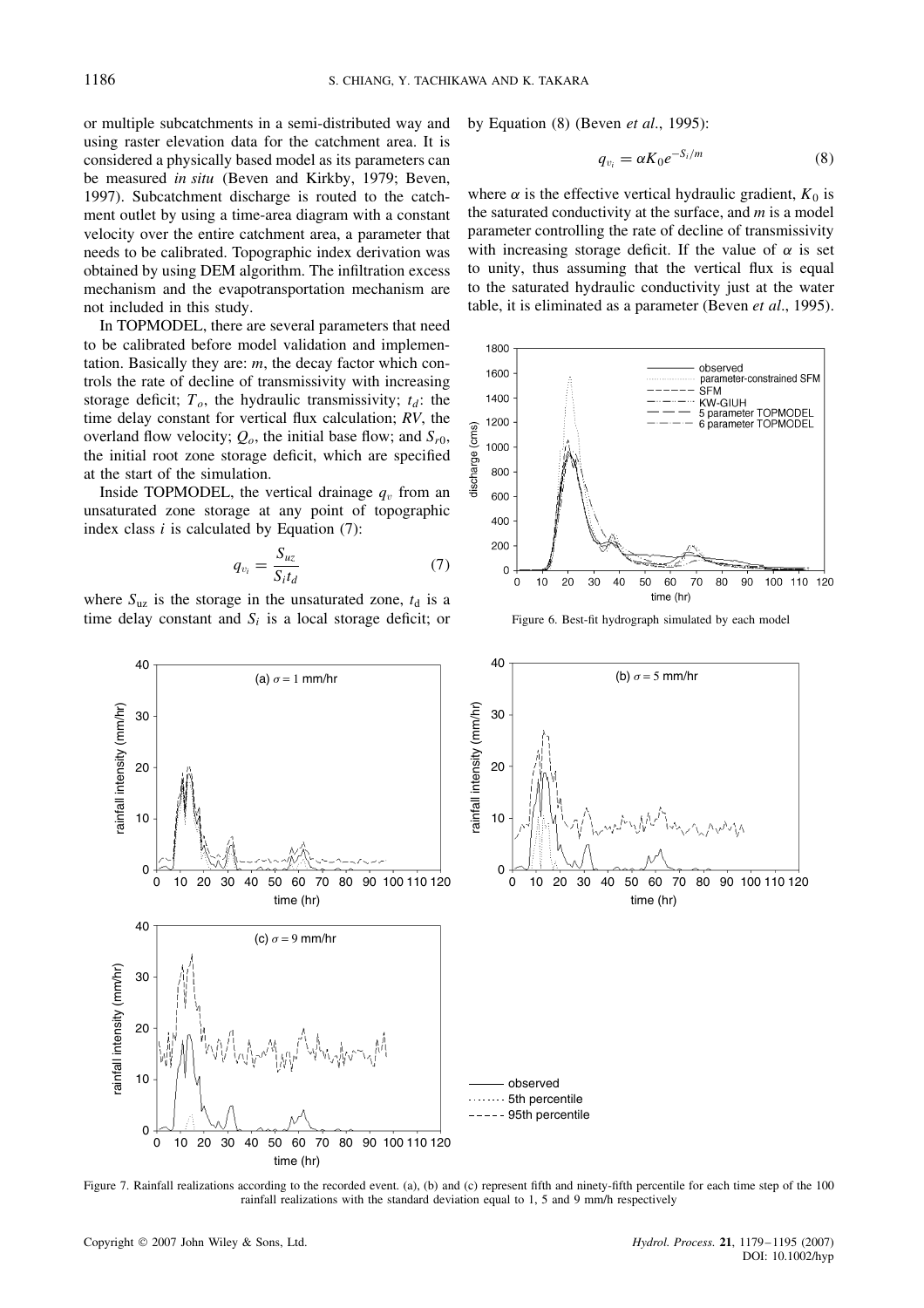



with input uncertainty  $= 1$  mm/h

Equation (7) is the equation of a linear store but with a time constant  $S_i t_d$  that increases with increasing depth of the water table (Beven *et al.*, 1995). In the model, the  $K_0$ is acquired by  $T<sub>o</sub>$ , that means the number of parameters are five (m,  $T_o$ ,  $Q_o$ ,  $RV$  and  $S_{r0}$ ) or six (m,  $T_o$ ,  $t_d$ ,  $Q_o$ ,  $RV$  and  $S_{r0}$ ). Two TOPMODEL models with different vertical flux computing components are applied for model quantitative comparison.

#### *KW-GIUH*

1500

1000

Rodriguez-Iturbe and Valdes (1979) and Gupta *et al*. (1980) developed the IUH by using geomorphic stream order information. If one excess unit of rainfall falls on the watershed instantaneously, by assuming that the raindrops are independent and isolated from each other and ignoring the raindrops falling on the river, then the distribution of the number of raindrops appearing at the outlet to time is the instantaneous unit hydrograph of the watershed. The movement of the surface water, which came from raindrops inside the watershed, is described in terms of a probability distribution.

KW-GIUH (Lee and Yen, 1997) is a refinement of the GIUH method by using kinematic wave approximation to calculate the travel time of overland flow inside the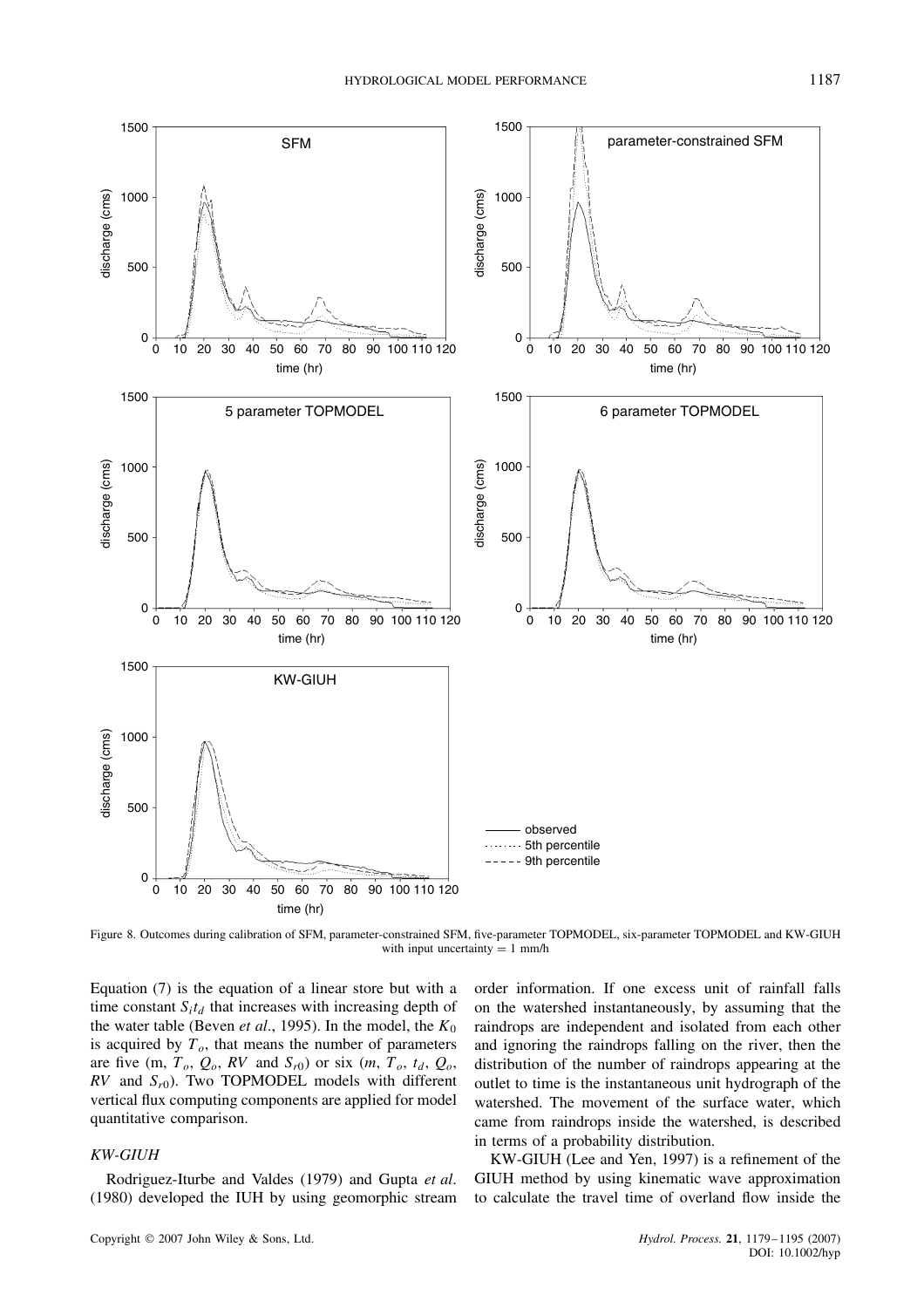

Figure 9. Outcomes during calibration of SFM, parameter-constrained SFM, five-parameter TOPMODEL, six-parameter TOPMODEL and KW-GIUH with input uncertainty  $=$  5 mm/h

catchment. In KW-GIUH, an ith-order subbasin of the watershed is conceptually simplified as consisting of two identical rectangular overland-flow planes. Each plane contributes a lateral discharge into a channel of constant cross section and slope. For implementation, the channel width on the outlet of the watershed is acquired by a field survey; the rest of the geomorphic factors can be acquired from a topographic map or through raster elevation data and DEMs by some algorithms.

# RESULTS OF APPLICATIONS AND DISCUSSION

The methodology described above is applied here for model comparison. Figure 6 is the hydrograph of the

calibration results of the five models. The performances of the models are evaluated by using the Nash–Sutcliffe efficiency (Nash and Sutcliffe, 1970). Table II is the summary of the results. The TOPMODEL is the best while the parameter constrained SFM is the worst.

The rainfall record of the event used here is applied for a generation of 100 rainfall realizations for every input uncertainty increment; a normal distribution with a mean of zero and a specified standard deviation as input uncertainty is manipulated for the random process. Figure 7 shows the examples of rainfall realizations by specifying the input uncertainty magnitude equal to  $1.0$ , 5 $-0$  and  $9.0$  mm/h. For each time step, the fifth and the ninety-fifth percentile of the realized rainfall intensity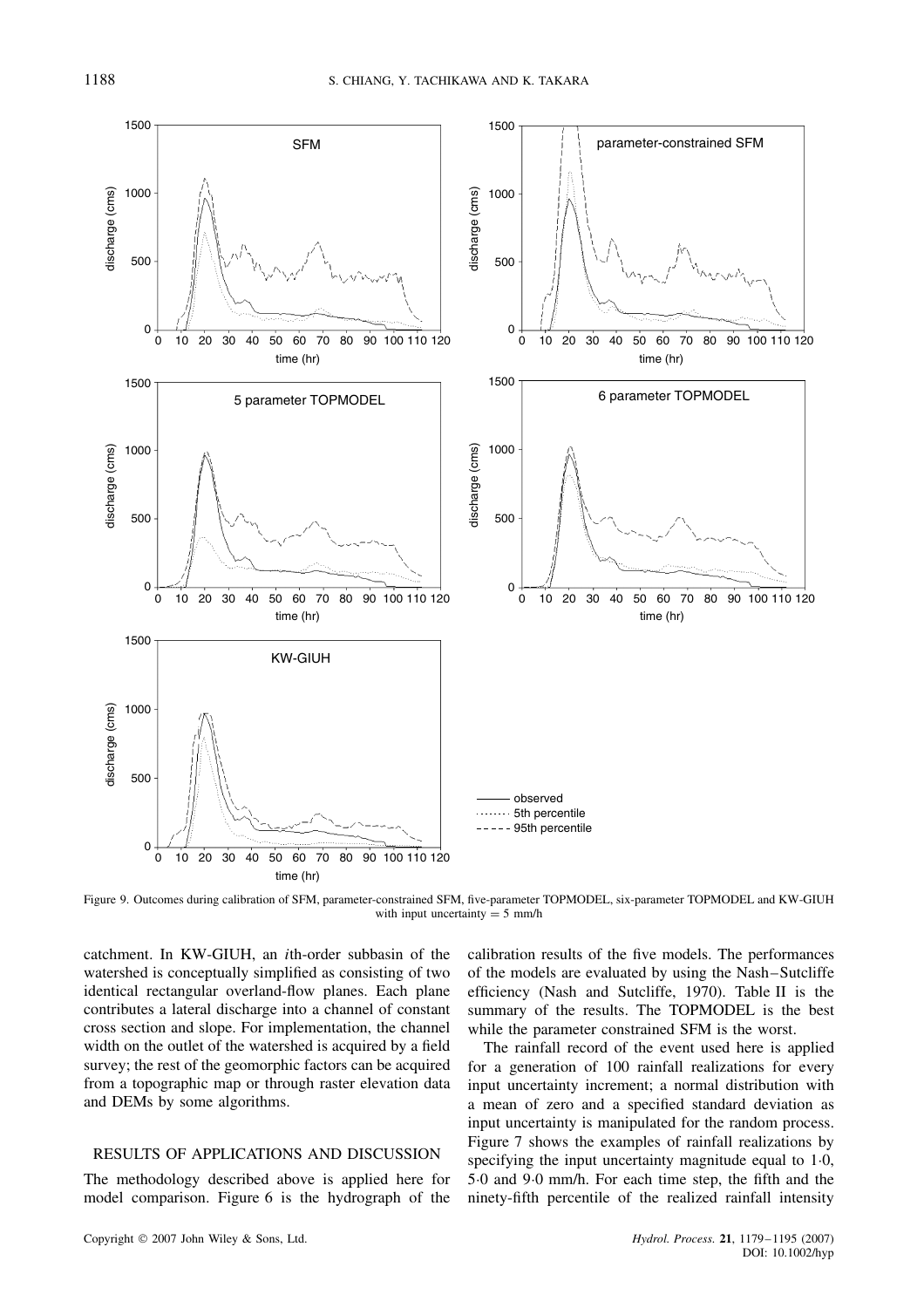

Figure 10. Outcomes during calibration of SFM, parameter-constrained SFM, five-parameter TOPMODEL, six-parameter TOPMODEL and KW-GIUH with input uncertainty  $= 9$  mm/h

|  | Table II. Value of the Nash–Sutcliffe coefficient for each model with the best–fit model parameter set |  |  |  |  |  |  |  |  |  |  |  |
|--|--------------------------------------------------------------------------------------------------------|--|--|--|--|--|--|--|--|--|--|--|
|--|--------------------------------------------------------------------------------------------------------|--|--|--|--|--|--|--|--|--|--|--|

| Hydrologic Model           | Parameter-constrained<br><b>SFM</b> | SFM  | Five-parameter<br><b>TOPMODEL</b> | Six-parameter<br><b>TOPMODEL</b> | <b>KW-GIUH</b> |  |
|----------------------------|-------------------------------------|------|-----------------------------------|----------------------------------|----------------|--|
| Nash-Sutcliffe coefficient | 0.45                                | 0.80 | 0.86                              | 0.86                             | 0.77           |  |

are drawn. It can be seen that the spectrum of the rainfall becomes broader while the input uncertainty is higher. The outcomes during calibration of each model are plotted in Figures 8 to 10, and the simulation results of each model are plotted in Figures 11 to 13. The

fifth and ninety-fifth percentiles of the 100 hydrographs of each time step of the specified input uncertainty (1, 5 and 9 mm/h) are plotted. In Figures 8 and 11, except for the parameter-constrained SFM, the models perform without obvious distinction. While in Figures 9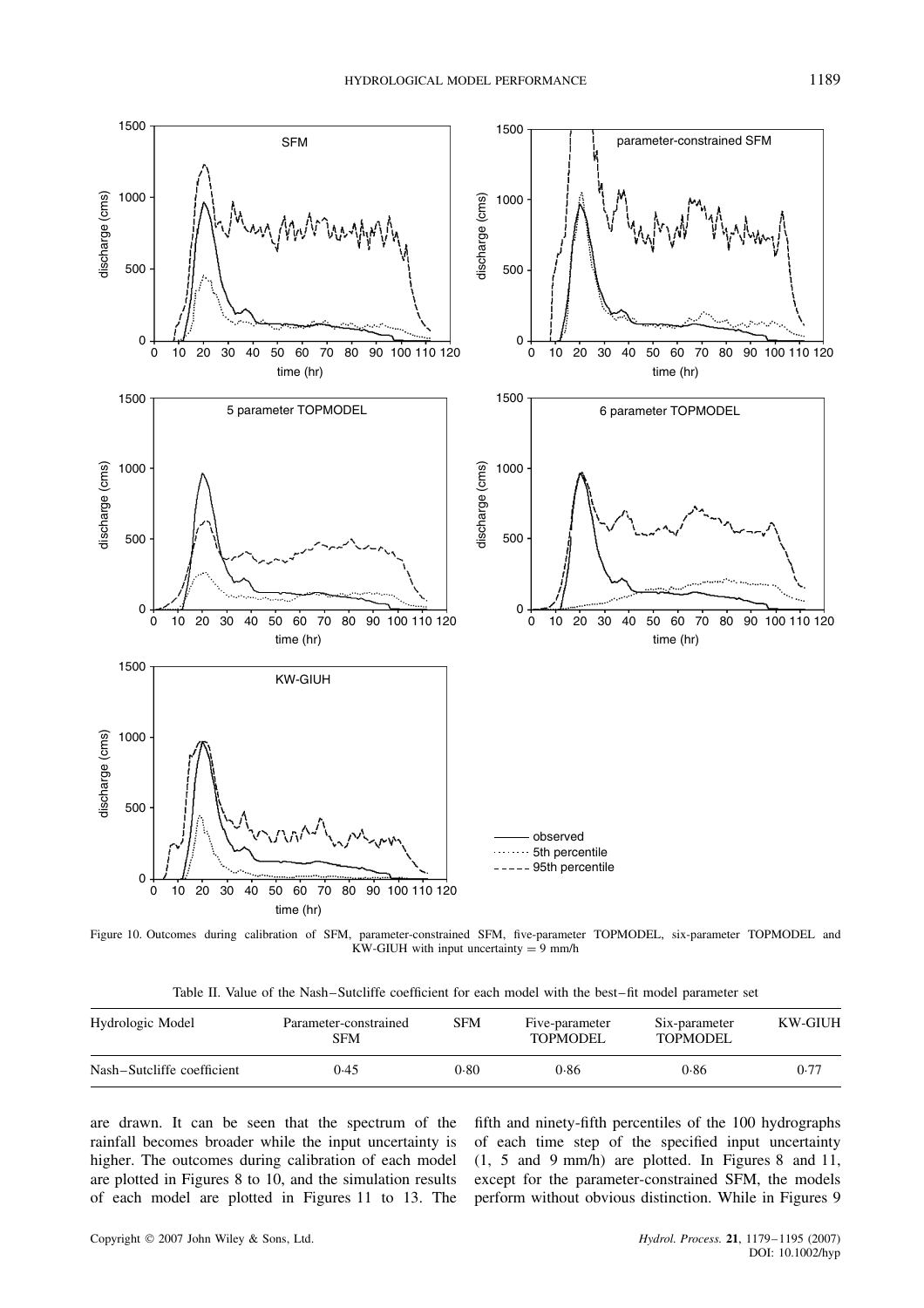

Figure 11. Simulation results of SFM, parameter-constrained SFM, five-parameter TOPMODEL, six-parameter TOPMODEL and KW-GIUH with input uncertainty  $= 1$  mm/h

and 12, the characteristics of the models were revealed by the spectrum of the hydrograph. Since the size and the shape of the spectrum of the model outcomes reflect the behaviour of a model structure response to the error-contaminated input data. It can be seen that both in calibration phase and simulation phase, the outcomes spectrum of the KW-GIUH envelopes the observed watershed response data the narrowest. While other models, especially the parameter-constrained SFM, envelop the observed response data poorly, indicating a smaller value of the system uncertainty as is revealed in Figure 14. Figures 10 and 13 can be seen as an extreme condition for a large magnitude of input uncertainty, it can be seen that only KW-GIUH still holds the capability to produce a simulated hydrograph, that is, similar to the observed watershed response.

Figure 14 is the entire, inherent and system uncertainty of each model. It can be seen that the entire uncertainty becomes larger as input uncertainty increases. It is always expected that entire uncertainty increases as input uncertainty increases; the discrepancy between the entire uncertainty and the inherent uncertainty shows the same tendency. The system uncertainty is located between entire and inherent uncertainty. The range between entire and inherent uncertainty indicates the capability of a model that adapts itself to the error-contaminated data. In other words, it is the capability of the model to assimilate the input error through the adjustment of the model parameter. The broader the distance, the poorer the prediction capability of the model, meaning that there is less possibility that the model is capable of producing an accurate watershed response series.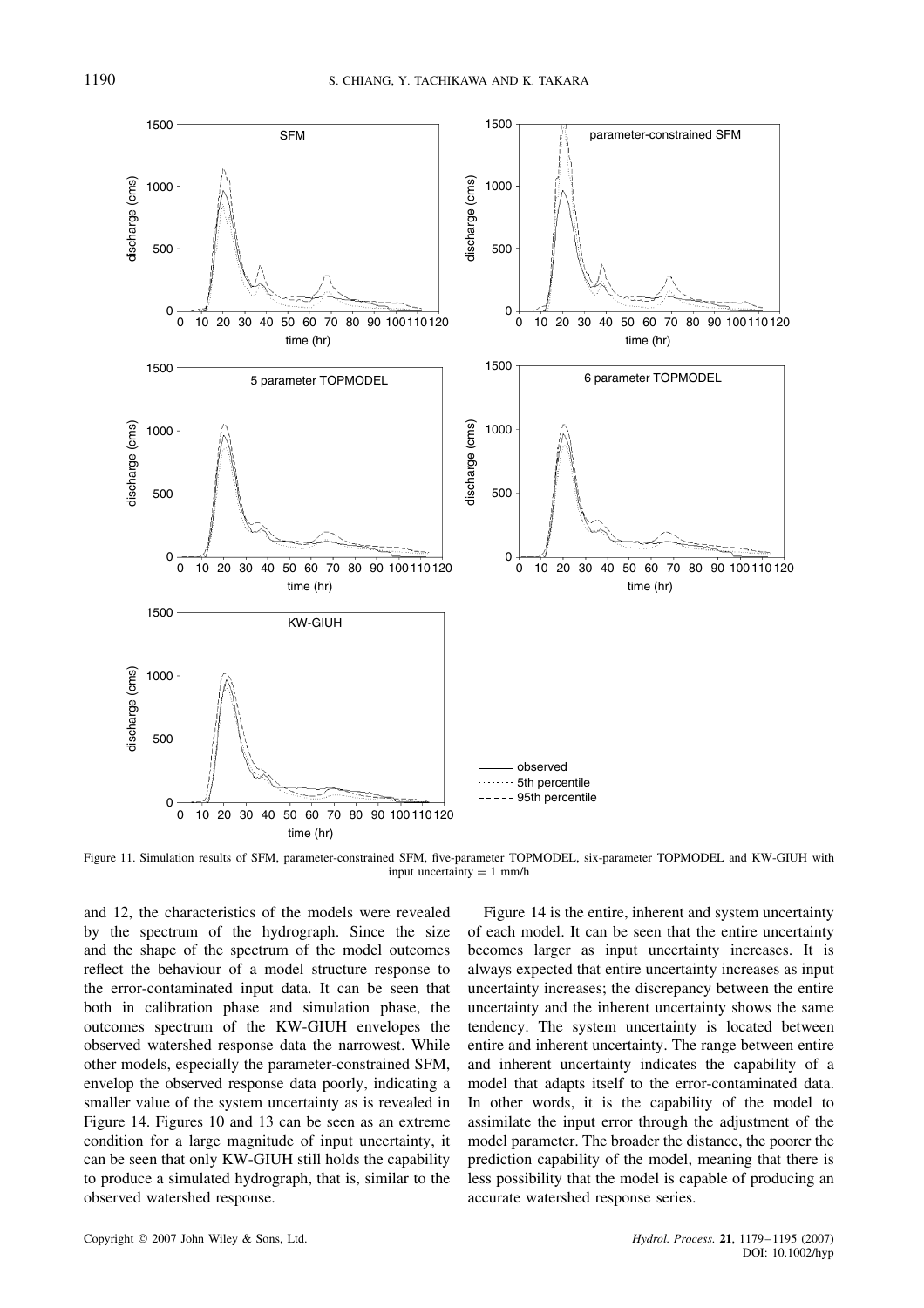

Figure 12. Simulation results of SFM, parameter-constrained SFM, five-parameter TOPMODEL, six-parameter TOPMODEL and KW-GIUH with input uncertainty  $= 5$  mm/h

The system uncertainty indicates the accuracy of the model calibration result. It is shown that within an input uncertainty of less than 2.0 mm/h, there is little distinction in the entire uncertainty and system uncertainty between the five- and the six-parameter TOPMODEL. However, the higher magnitude of the inherent uncertainty of the five-parameter TOPMODEL indicates the poorer capability of the model adapting itself to the error-contaminated data. Yet with an input uncertainty larger than 5 mm/h, the entire uncertainty and system uncertainty of the six-parameter TOPDMODEL becomes worse than the five-parameter TOPMODEL. The results from the higher inherent uncertainties indicate the same. This is evidence that the five-parameter TOPMODEL is more capable of reproducing the watershed response series than the six-parameter TOPMODEL when the magnitude of the input uncertainty is high. By composing the possibility (the distance between entire and inherent uncertainty) and the capability (the system uncertainty), the model structure of a model can be evaluated.

Figure 15 shows the MSII of each model. Except the parameter constrained SFM, there is no apparent distinction between the other four models with small input uncertainties. However, KW-GIUH is structurally more stable than SFM and TOPMODEL with increasing input uncertainty. This also proves that even TOPMODEL performs the best during the calibration process, though with increasing input uncertainties, the capability of TOP-MODEL to adapt itself to the error-contaminated input data is still weak. Although KW-GIUH does not perform as well as TOPMODEL with small input uncertainties, with increasing input uncertainty, the capability of the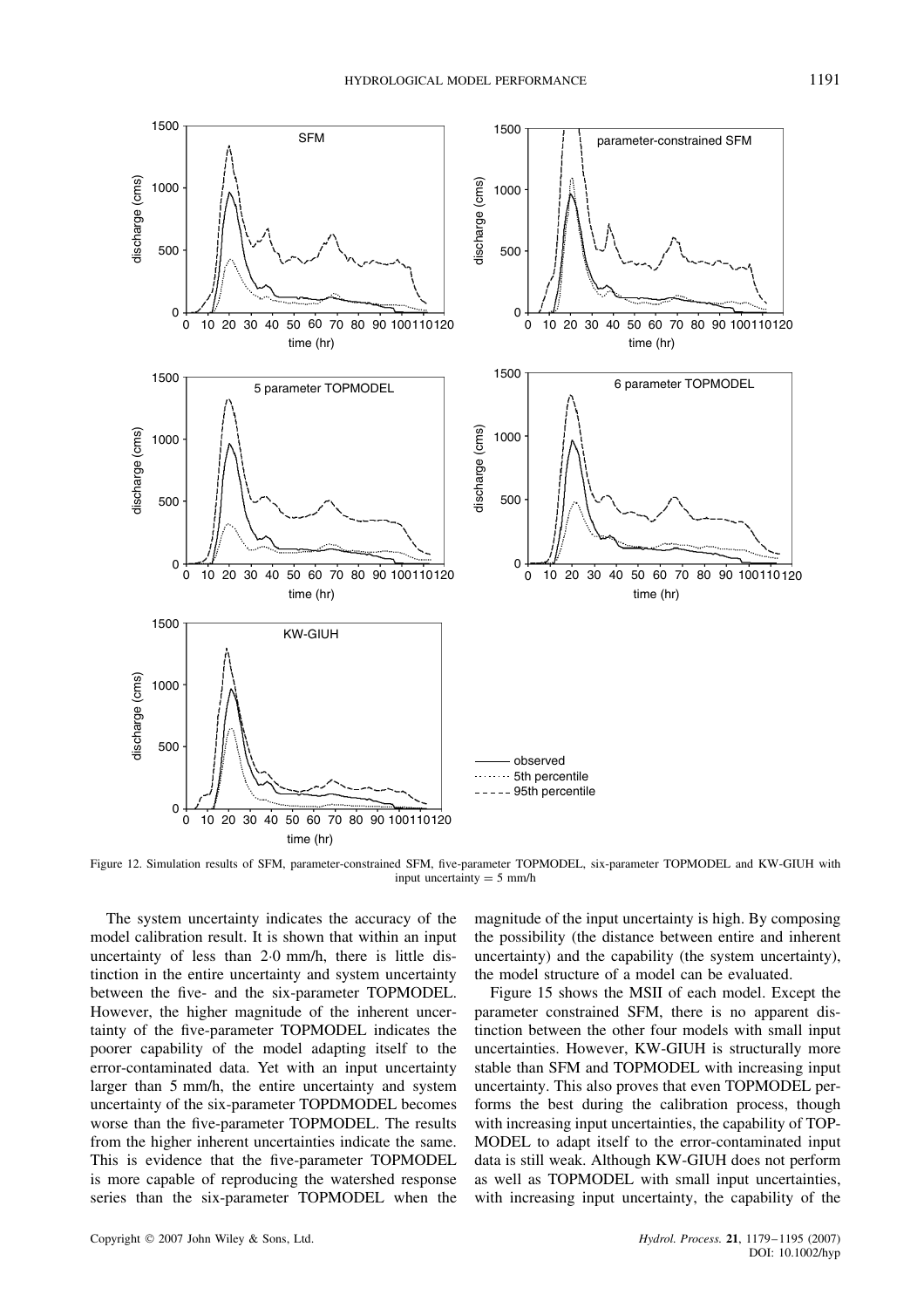

Figure 13. Simulation results of SFM, parameter-constrained SFM, five-parameter TOPMODEL, six-parameter TOPMODEL and KW-GIUH with input uncertainty  $= 9$  mm/h

model structure to adapt itself to the error-contaminated data is better than that of TOPMODEL. For SFM, with small magnitudes of input uncertainty, the capability is as good as TOPMODEL, however, the rapid ascending trend shows that it fails the test under high levels of input uncertainty.

The reason for the superior performance of the KW-GIUH under higher magnitudes of input uncertainty can be explained by the structure of MSII and Figures 10, 13 and 14. As mentioned previously, when the distance between the entire uncertainty and the inherent uncertainty is close, a small value of MSII is shown, and the model is considered to have a better chance of a better fitting simulation result. It is a measure of the capability of a model adapting itself to the input uncertainty. The higher the performance of the system uncertainty, the better the model structure is. It is shown in Figures 10 and

13 that the spectrum of the model outcomes during the calibration phase and simulation phase of KW-GIUH are narrower than the other models. This indicates a higher inherent uncertainty. Also, the average of the spectrum, which can be expressed by the system uncertainty and the entire uncertainty, which are shown in Figure 14, is better than the other models under high magnitude of the input uncertainty. The behaviour of the system uncertainty under increasing input uncertainty indicates the capability of the model to assimilate the input uncertainty by using the model parameter. This is evidence that a higher performance of the system uncertainty denotes a better model structure.

As a result, the higher performance of the system uncertainty makes KW-GIUH superior to the fiveparameter TOPMODEL under a high magnitude of input uncertainty. In addition to the reasons mentioned above,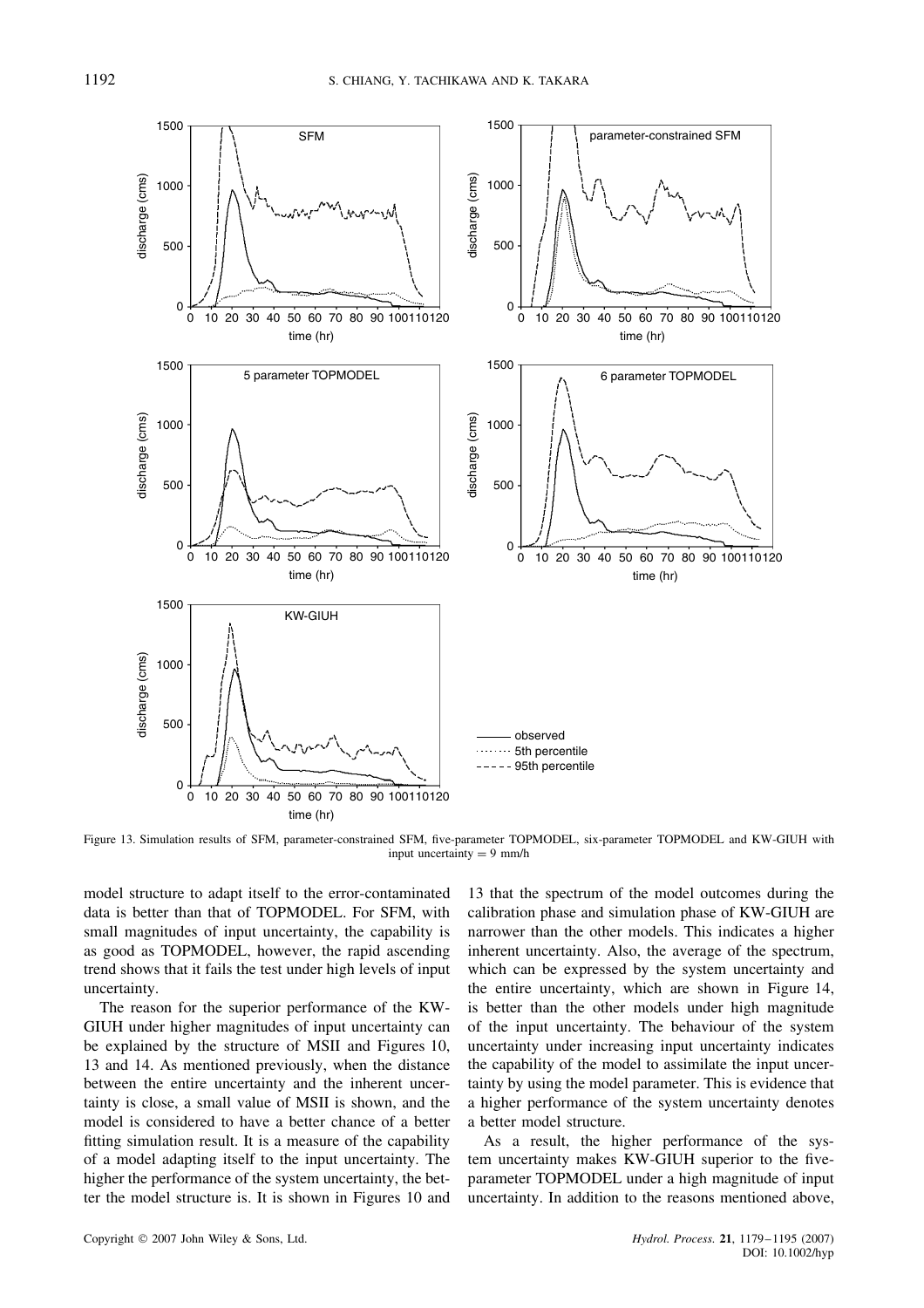

Figure 14. Entire, inherent and system uncertainty of SFM, constrained SFM, five-parameter TOPMODEL, six-parameter TOPMODEL and KW-GIUH

the watershed mountainous terrain characteristics and the selection of heavy rainfall event areas, are also considered as some of the reasons for the better performance of the KW-GIUH. As a consequent result, the capability of KW-GIUH to adapt itself to high input uncertainty is better than the other hydrologic models by the selected input-error model.

# **CONCLUSIONS**

In this study, through uncertainty recognition and quantification, a methodology for hydrological model comparison is proposed. A uniform distribution with a specific standard deviation is applied to randomly generate the bias item, which is added to a true rainfall event for every time step to generate rainfall realizations. The parameter space and model outcomes (outflow discharge) under different input uncertainty levels are then acquired. Instead of sampling the parameter space directly as GLUE Methodology, the methodology generates the parameter set space by introducing noise to the input data with a specified probability distribution. This reflects the truth that parameter uncertainty comes from the uncertainty in the data and the way the model structure responds to it.

Finally, by examining the interrelationship between model simulation outcomes, model outcomes during calibration and observed watershed response series (discharge), different categorized uncertainties can be recognized and quantified by a predefined index with its corresponding input uncertainty level. An index which originates from the Nash–Sutcliffe efficiency named MSII is applied to quantify model structure uncertainty. The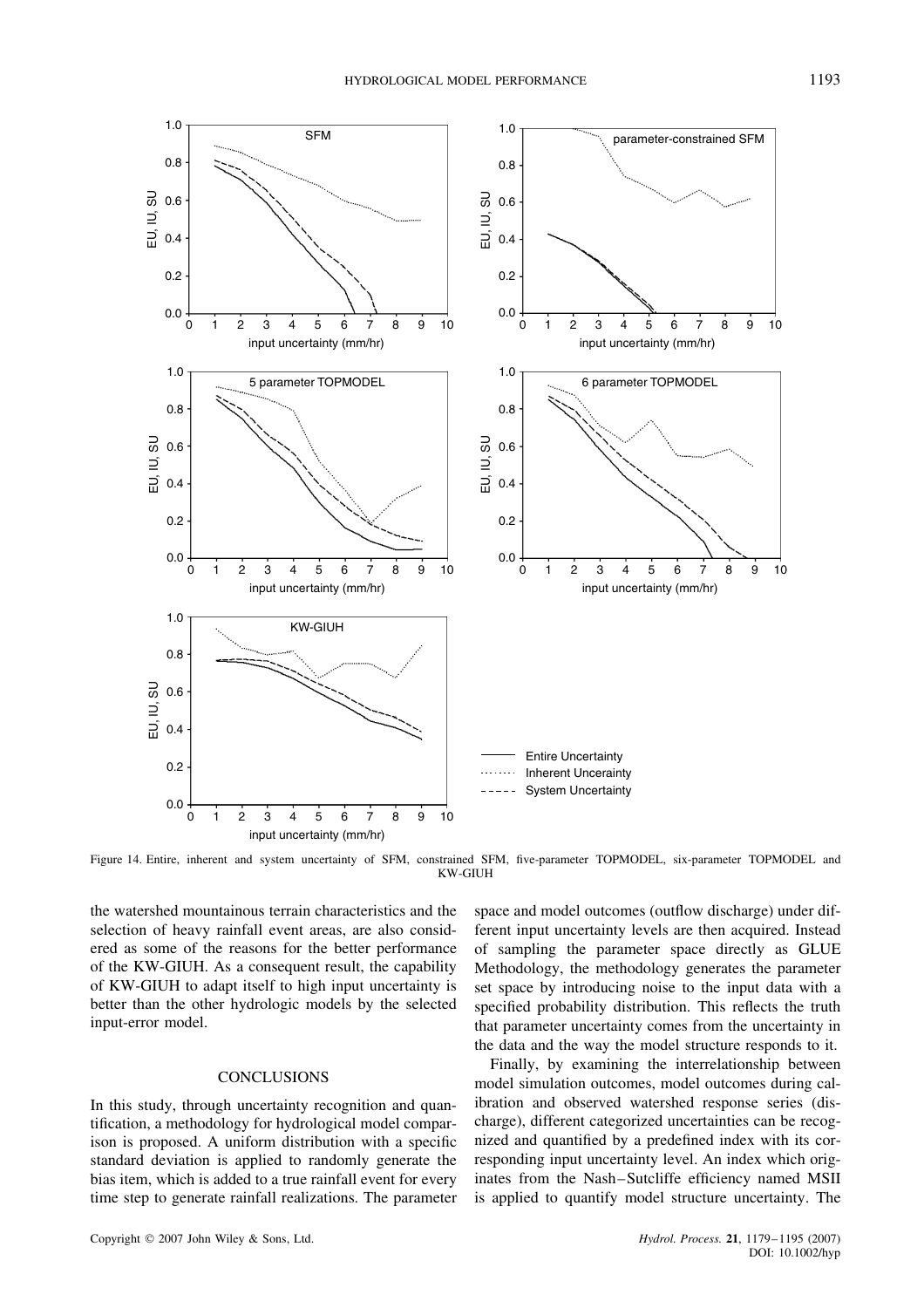

Figure 15. MSII of five-parameter TOPMODEL, six-parameter TOP-MODEL, SFM, parameter constrained SFM and KW-GIUH

index can reveal the capability of a model to adapt itself to the error-contaminated input data under a specific level of uncertainty in a relative display frame. The study has shown that the index can be used as an indication for implementing model quantitative comparison/selection.

Five hydrologic models are used for model comparison in this study, which are: SFM, parameter constrained SFM, TOPMODEL with five parameters, TOP-MODEL with six parameters and KW-GIUH. It is shown that with a small magnitude of input uncertainty, the model structure of parameter constrained SFM is the worst; TOPMODEL (both the five- and six-parameter versions), SFM, KW-GIUH perform similarly. With increasing input uncertainty KW-GIUH becomes the best, then TOPMODEL (five-parameter version), TOP-MODEL (six-parameter version), SFM and then the parameter–constrained SFM.

The input-error model manipulated in this study was chosen for its simplicity and exaggeration purposes. The performance of KW-GIUH is superior under a high magnitude of the input uncertainty. The results show that the methodology is a good reference for a hydrological modeller or decision maker, it should be noted that the results are for certain input error assumptions and certain watershed topographic features.

The aim of this paper is to apply the methodology of predicting the uncertainty quantification caused by input data error and model calibration processes. The inputerror model is not the main concern here. Theoretically, the methodology is capable of performing hydrologic model comparison with any input-error model. That is, the hydrologic model can be compared under different input data error assumptions. Compared to the parameter space sampling based approach, the methodology applied in this study treats the input uncertainty as an intrinsic component of the uncertainty identification process, and evaluates the model structure according to the ability of the model to adapt itself to the error input. The methodology would be enhanced if the uncertainty of the

observed response data is involved in the procedure for uncertainty identification. Also, applying various input error models, especially a more realistic one to test the robustness of the methodology, will be considered in a further study. The calculation cost should also be taken into consideration since the computational burden will be several times larger than the present approach.

Only one rainfall event is applied in this study, further investigations are suggested to incorporate a result updating scheme into the methodology. A mathematical description of the methodology is needed so that an adequate updating procedure can be developed. The Bayesian approach seems to be one of the options to solve the problem.

#### **REFERENCES**

- Ajami NK, Gupta H, Wagener T, Sorooshian S. 2004. Calibration of a semi-distributed hydrologic model for streamflow estimation along a river system. *Journal of Hydrology* **298**: 112–135.
- Andreassian V, Perrin C, Michel C, Usart-Sanchez I, Lavabre J. 2001. Impact of imperfect rainfall knowledge on the efficiency and the parameters of watershed models. *Journal of Hydrology* **250**: 206–223.
- Bathurst JC, Ewen J, Parkin G, O'Connell PE, Cooper JD. 2004. Validation of catchment models for predicting land-use and climate change impacts. 3. Blind validation for internal and outlet responses. *Journal of Hydrology* **287**: 74–94.
- Beven K. 1997. Topmodel: a Critique. *Hydrological Processes* **11**: 1069–1085.
- Beven K. 2001. How far can we go in distributed hydrological modelling? *Hydrology and Earth System Sciences* **5**: 1–12.
- Beven K, Kirkby MJ. 1979. A Physically based variable contributing area model of catchement hydrology. *Hydrological Sciences Bulletin* **24**: 43–69.
- Beven KJ, Kirkby MJ, Schofield N, Tagg AF. 1984. Testing a physicallybased flood forecasting-model (Topmodel) for 3 Uk catchments. *Journal of Hydrology* **69**: 119–143.
- Beven K, Lamb R, Quinn P, Romanowicz R, Freer J. 1995. TOP-MODEL. In *Computer Models of Watershed Hydrology*, Singh VP (ed.). Water Resources Publications: Highlands Ranch, Colorado, USA, 627–668.
- Chiang S, Tachikawa Y, Takara K. 2005. An approach to uncertainty identification in hydrological modeling. *Annual of Hydraulic Engineering, JSCE* **49**: 211–216.
- Crosetto M, Ruiz JAM, Crippa B. 2001. Uncertainty propagation in models driven by remotely sensed data. *Remote Sensing of Environment* **76**: 373–385.
- Eckhardt K, Breuer L, Frede HG. 2003. Parameter uncertainty and the significance of simulated land use change effects. *Journal of Hydrology* **273**: 164–176.
- Eckhardt K, Fohrer N, Frede HG. 2005. Automatic model calibration. *Hydrological Processes* **19**: 651–658.
- Freer J, Beven K, Ambroise B. 1996. Bayesian estimation of uncertainty in runoff prediction and the value of data: an application of the GLUE approach. *Water Resources Research* **32**: 2161–2173.
- Gupta VK, Waymire E, Wang CT. 1980. A representation of an instantaneous unit-hydrograph from geomorphology. *Water Resources Research* **16**: 855–862.
- Johnson PA. 1996. Uncertainty of hydraulic parameters. *Journal of Hydraulic Engineering-ASCE* **122**: 112–114.
- Kimura T. 1961. *The Flood Runoff Analysis by Using the Storage Function Method (in Japanese)*. The Public Works Research Institute, Ministry of Construction: Japan.
- Klemes V. 1986. Operational testing of hydrological simulation-models. *Hydrological Sciences Journal-Journal des Sciences Hydrologiques* **31**: 13–24.
- Kuczera G. 1983a. Improved parameter inference in catchment models. 1. Evaluating parameter uncertainty. *Water Resources Research* **19**: 1151–1162.
- Kuczera G. 1983b. Improved parameter inference in catchment models. 2. Combining different kinds of hydrologic data and testing their compatibility. *Water Resources Research* **19**: 1163–1172.